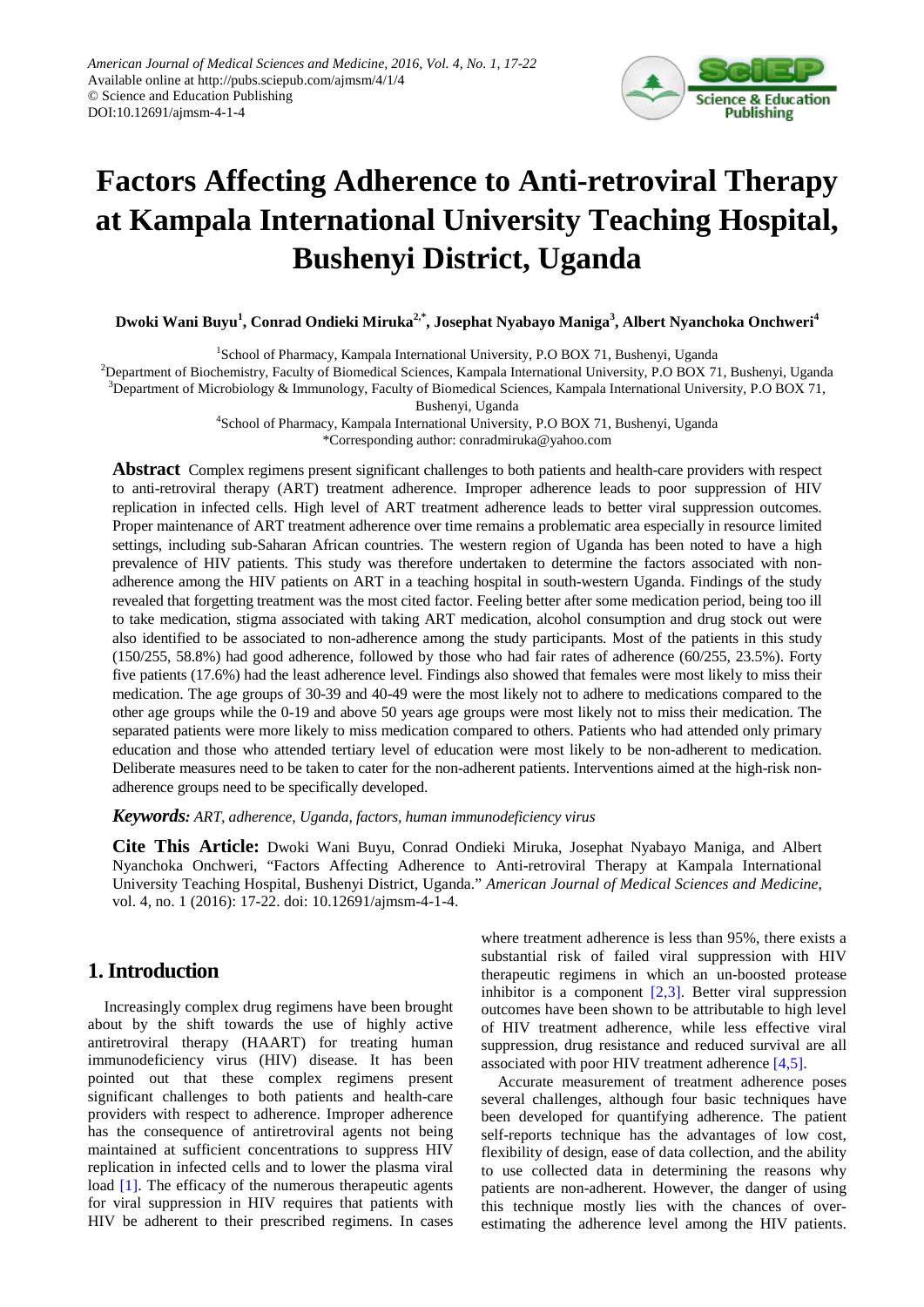Another major limitation of using the technique is that self-reports only reflect short-term or average adherence. Studies have also shown that self-reports provide inflated estimates of adherence behaviou[r \[6,7,8,9\].](#page-5-0)

The other technique, which uses pill counts to measure adherence, has been used widely. Since pill counts require patients to return the medication package to the clinician, this particular technique has been pointed out to have a number of drawbacks, exemplified by patients' tendency of forgetting the packages or inadvertently discarding them all together. In other extreme cases, patients other than those with HIV, have been reported to engage in "pill dumping" in order to appear adherent. Consequently, the technique has also been found to typically over-estimate the levels of adherence to treatment [\[1,10\].](#page-4-0) The third technique used to measure adherence involves assaying of drug levels in patients undergoing treatment in order to measure the last dose taken. The impracticality of this technique lies in its expensive nature and lack of general availability. This limitation can be more felt in rural health centres in resource poor settings. A major loophole in this technique that can be exploited by patients exists in the fact that patients can get more conscientious about taking their medication just before a clinic visit [\[1\].](#page-4-0) 

The fourth technique for measuring adherence involves the use of electronic monitoring systems. One such monitoring system is the Medication Event Monitoring System (MEMS), in which the system is inserted into medication bottle caps. This monitoring system contains a computer chip that records the date and time of opening and closing of the bottle. Data interpretation from this system assumes that a single dose is taken each time the bottle is opened. The major drawback of the system is that it may lead to inaccuracies if multiple doses are removed at once [\[1\].](#page-4-0) Another shortcoming of such a system could be the casual opening of the medication bottle just to dump all the medications at once, followed by the meticulous opening and closing of the bottle at the designated dates and time as recommended by the clinician.

The various classes of antiretroviral therapy (ART) are associated with different thresholds of adherence needed to achieve viral suppression and additionally, avoid resistance mutations. The uniqueness of ART agents is that each class of agents has its own relationship between adherence rates and these two key outcome variables. Highly active antiretroviral therapy (HAART) based on a non-nucleoside reverse-transcriptase inhibitor (NNRTI), needs a very high level of adherence to limit the risk of resistance mutations [\[11\].](#page-5-1) One study has shown a 4.9% risk of resistance mutations in patients receiving NNRTIbased HAART who dropped below a 75% rate of treatment adherence, while patients treated with HAART with an un-boosted protease inhibitor (PI) as its backbone had a very low mutation risk at that level of adherence. Interestingly, the authors of the study found out that boosted PIs were associated with a mutation risk between un-boosted PIs and NNRTIs at the same adherence rate [\[12\].](#page-5-2)

It is estimated that Sub-Saharan Africa bears the biggest burden of HIV infection, whereby two-thirds of all persons are infected with the disease. More alarming is the fact that out of 260,000 of child deaths that occurred globally as a consequence of HIV/AIDS in the year 2009, 80% were from Sub-Saharan Africa [\[13\].](#page-5-3) In the African context, the causes for non-adherence include long distances to health facilities, availability and affordability of ARVs, lack of money for transport and food, quality of life during ARV treatment, long waiting time at health facilities, and congestion at the health facilities [\[14,15\].](#page-5-4) Although implementing programmatic approaches can help resolve some of these factors, such approaches may fail to produce the desired effects due the limited resource nature of the settings [16,17].

Several initiatives have been rolled out in the past to improve adherence. These included training health personnel on ART supply chain management, HIV prevention, clinical care, counseling, community support programs, and use of experienced ART patients (expert clients) who provide support to other patients who are newly commencing treatment [\[14,18\].](#page-5-4) Proper maintenance of ART treatment adherence over time remains a problematic area especially in resource limited settings, including sub-Saharan African countries [\[19\].](#page-5-6) 

In Uganda, many health facilities that offer ART services are plagued by the lack of systematic appointment mechanisms. This problem has been noted to cause overcrowding, especially in cases where patients come early in the hope that they will be the first ones to receive healthcare services. In the long run, the quality of services and patient satisfaction with the healthcare service are negatively affected by the subsequent congestion that develops at such health facilities [\[20,21\].](#page-5-7) It has previously been recommended that experienced ART patients (expert clients) be fast tracked to the pharmacy and/ or be dispensed therapies that can last them more days in order to ease the congestion at health facilities [\[20\].](#page-5-7) Published information concerning the challenges of ART adherence overt time in the African continent remains scanty. The western region of Uganda has been noted to have a high prevalence of HIV patients. For instance, in the southwestern region, where the study was carried out, the prevalence was at 8.0% against the country rate of 7.3% in 2011 [\[22\].](#page-5-8) This study was therefore undertaken to determine the factors associated with non-adherence among the HIV patients on ART in a teaching hospital in south-western Uganda. The findings of the study are discussed herein.

### **2. Materials and Methods**

#### **2.1. Study Design**

The study used a descriptive study design using both quantitative and qualitative methods. Data was collected from randomly selected patients as they visited the HIV clinic at Kampala International University-Teaching Hospital to refill their medication packages. The patients were interviewed about their health beliefs, health system interaction, ARV therapy uptake and reasons for nonadherence.

#### **2.2. Study Site and Population**

The study was conducted in the ART clinic of Kampala International University-Teaching Hospital. The hospital is located in the town of Ishaka, in Bushenyi District, south-western Uganda. The study's target population was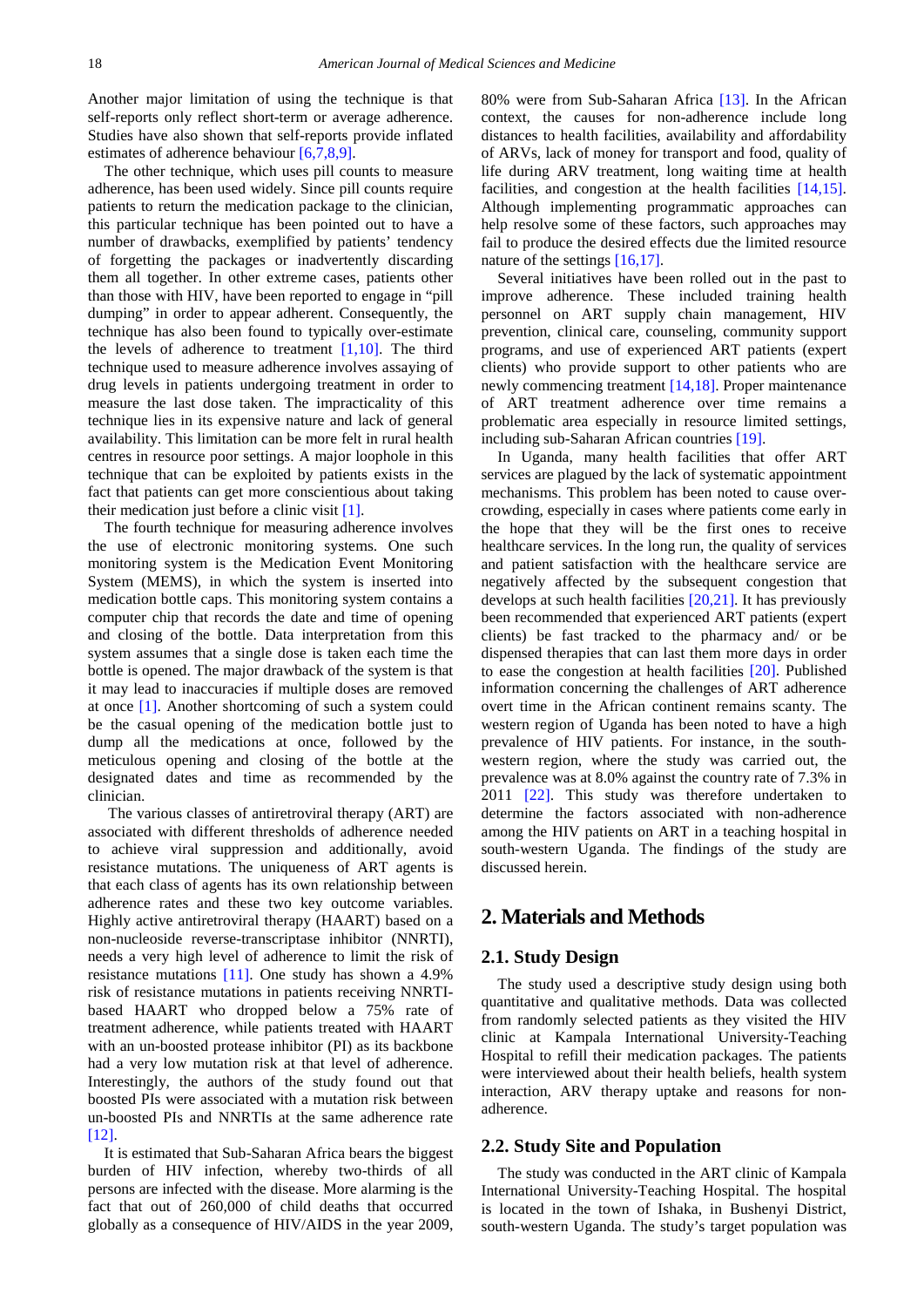all the clients attending ART Clinic in Kampala International University-Teaching Hospital. Two hundred and fifty five (255) patients who gave consent to participate in the study were interviewed.

#### **2.3. Data Collection**

This was done with help from the clinic staff. The clinic staffs were useful in identifying and referring the potential eligible clients who had reported for the clinic. The eligible patients were informed about the study and upon understanding of the specifics of the study, their consent was sought. A direct face-to-face interviewer administered questionnaire was used to collect data. The questionnaire consisted of structured and semi structured questions to collect both quantitative and qualitative data. The interview included items on socio-demographic data, treatment and a section on the various factors that could have influenced the patients' adherence to ART. The patients' health passport books were reviewed to confirm the patient report on treatment type, dosage and last date of visit. Other clinical records were reviewed to abstract the number of pills given in the last visit so as to help in calculating the number of missed doses during analysis.

#### **2.4. Data Analysis**

Quantitative data were entered into Statistical Package of Social Sciences (SPSS) for analysis. The key variables examined included demographics and other characteristics of the patients and adherence factors. Chi square goodness of fit was done to determine the association between socio-demographic and patient factors with non adherence to HIV medications. A p value of 0.05 or less was considered to be statistically significant.

#### **2.5. Ethical Considerations**

Ethical approval to conduct the study was granted by the Institutional Ethics and Review Board of Kampala International University-Western Campus. Permission to conduct the research at the ART clinic was obtained from the superintendent of the ART clinic. Consent was obtained from each patient both verbally and in writing before any interview was conducted. Confidentiality was maintained on all the data that was collected.

### **3. Results**

A total of two hundred and fifty five (255) patients accepted to participate in this study. Most of the patients in this study (202/255, representing 79.2% of the total) were on ARVs. This was followed by those on cotrimoxazole alone (48/255, representing 18.8% of the total), while 5 patients (2%) reported being on other medications. The commonly reported other drugs were TB medications and Dapson. Female participants were one hundred and fifty nine (159/255), representing 62.4% of the total number of participants, while male participants were ninety six (96/255), representing 37.6% of the total number of participants. Among the study participants, 74 (29%) were single, 154 (60.4%) were married, 15 (5.9%) were separated, while 14 (5.5%) were widowed. [Table 1](#page-2-0) shows the sociodemographic characteristics of the participants.

<span id="page-2-0"></span>

| <b>Factor</b>      | Variables(number / non adhering) |              |          | $X^2$ Values | P values | Df(N)  |
|--------------------|----------------------------------|--------------|----------|--------------|----------|--------|
| Gender             | a)                               | Male         | (96/43)  | 0.8303       | 0.362    |        |
|                    | b)                               | Female       | (159/62) | 0.830        | 0.362    | 1(255) |
| Age                | a)                               | $0-19$       | (11/2)   | 2.5          | 0.113    |        |
|                    | b)                               | $20-29$      | (139/62) | 1.48         | 0.223    |        |
|                    | $\mathbf{c}$                     | $30 - 39$    | (67/34)  | 4.63         | 0.031    | 4(255) |
|                    | d)                               | 40-49        | (30/5)   | 8.43         | 0.0036   |        |
|                    | $\epsilon$ )                     | Above 50     | (8/2)    | 0.859        | 0.859    |        |
| Marital status     | a)                               | Single       | (74/30)  | 0.001        | 0.979    | 3(255) |
|                    | b)                               | Married      | (154/61) | 0.0097       | 0.94     |        |
|                    | $\mathbf{c}$                     | Separated    | (15/10)  | 4.567        | 0.032    |        |
|                    | d)                               | Widowed      | (14/4)   | 2.199        | 0.138    |        |
| Level of education | a)                               | Primary      | (126/48) | 10.973       | 0.323    | 3(255) |
|                    | b)                               | Secondary    | (82/37)  | 0.776        | 0.378    |        |
|                    | $\mathbf{c})$                    | Tertiary     | (28/17)  | 10.7         | 0.001    |        |
|                    | d)                               | No education | (19/3)   | 5.15         | 0.023    |        |
| Religion           | a)                               | Catholic     | (108/43) | 0.05         | 0.81     |        |
|                    | b)                               | Protestant   | (114/54) | 0.471        | 0.49     |        |
|                    | $\mathbf{c}$                     | Muslim       | (15/3)   | 2.9          | 0.08     | 3(255) |
|                    | d)                               | Others       | (17/5)   | 1.72         | 0.188    |        |

**Table 1. Socio-demographic characteristics of participants and their influence on non-adherence**

Analysis of the factors associated with nonadherence among the patients revealed that forgetting treatment was the most cited factor ( $X^2$ =24.28). Feeling better after some medication period, being too ill to take medication, stigma associated with taking ART medication, alcohol consumption and drug stock out were also identified to be associated to non-adherence among the study participants

as shown in [Figure 1.](#page-3-0) To prove causalities amongst the observed factors, the odd ratios and p values of each variable were examined. Results showed that forgetting treatment, felt better and alcohol consumption among the concerned patients were strongly related to missing HIV treatment (P value less than 0.05).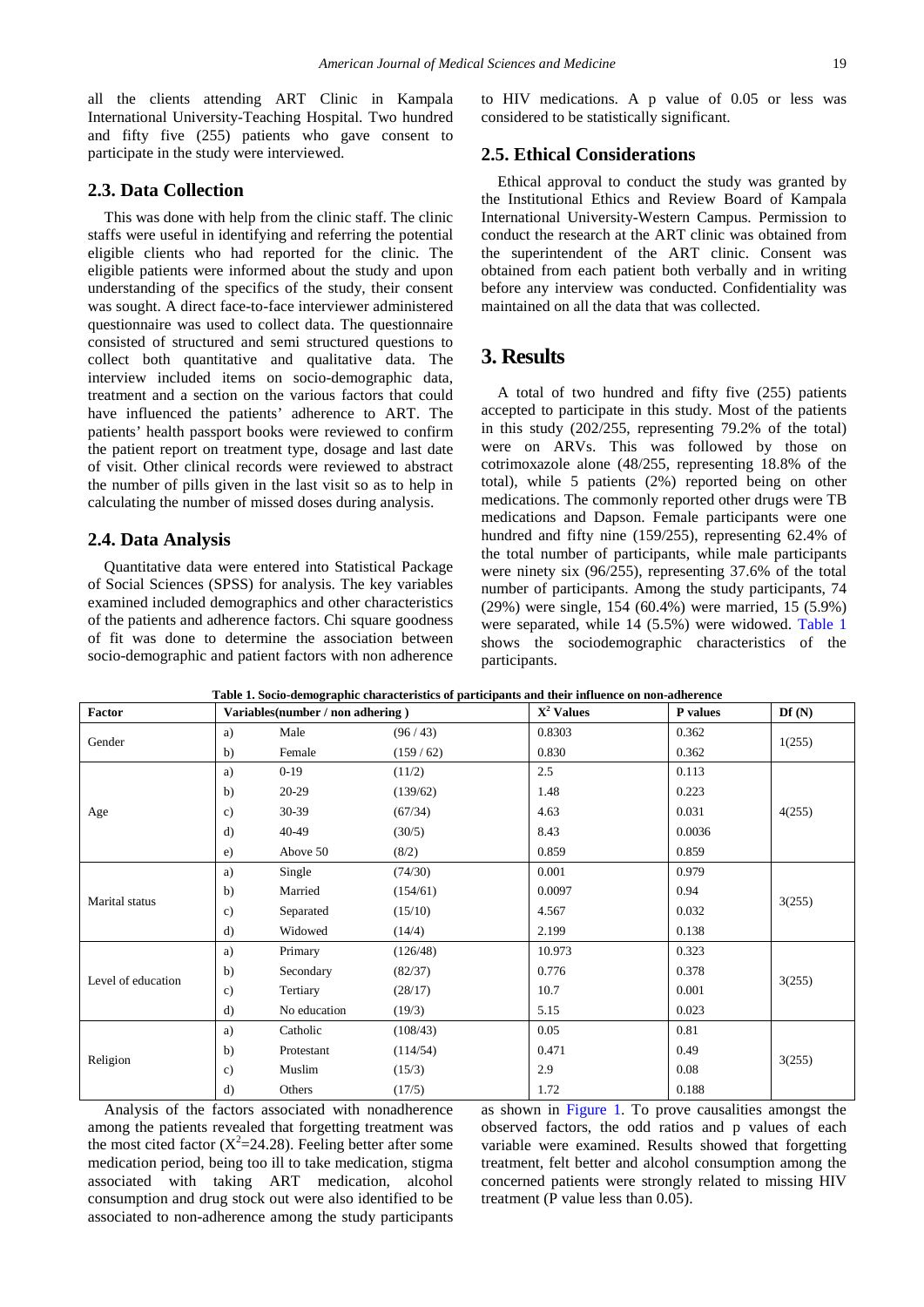<span id="page-3-0"></span>

**Figure 1.** Chi square values of the factors associated with non-adherence to ART treatment Analysis of adherence levels

<span id="page-3-1"></span>Most of the patients in this study (150, 58.8%) had good adherence, followed by those who had fair rates of adherence (60, 23.5%). Forty-five patients (17.6%) had

the least adherence level as shown in [Figure 2.](#page-3-1) Nonadherent female participants (62/105) out-numbered the non-adherent male participants (43/105).



**Figure 2.** Adherence levels among the study participants

## **3.1. Analysis of the Effects of Socio-demographic Factors Influencing Adherence**

A chi-square test of goodness-of-fit was performed to determine whether each of the investigated sociodemographic variables had any association with adherence to ART medications. Findings showed that females were most likely to miss their medication. The age groups of 30-39 and 40-49 were the most likely not to adhere to medications compared to the other age groups while the 0- 19 and above 50 years age groups were most likely not to miss their medication. The separated patients were more likely to miss medication compared to others. Patients who had attended only primary education and those who attended tertiary level of education were most likely to be non-adherent to medication.

#### **4. Discussion**

In the current study, factors associated with ART adherence among HIV patients attending the ART clinic of Kampala International University teaching hospital were investigated. Non-adherence was taken to mean skipping at least one dose of medicine. From the analysis of the self-report questionnaire, findings from the study showed that majority of the patients were adherent to ART medication (adherence of more than 95%). Similar findings have been reported elsewhere [\[23,24,25,26\],](#page-5-9) where adherence by more than half of the patients was observed. The findings from our study also noted poor adherence to be occurring among forty five patients, which represented 17.6% of the total number of patients.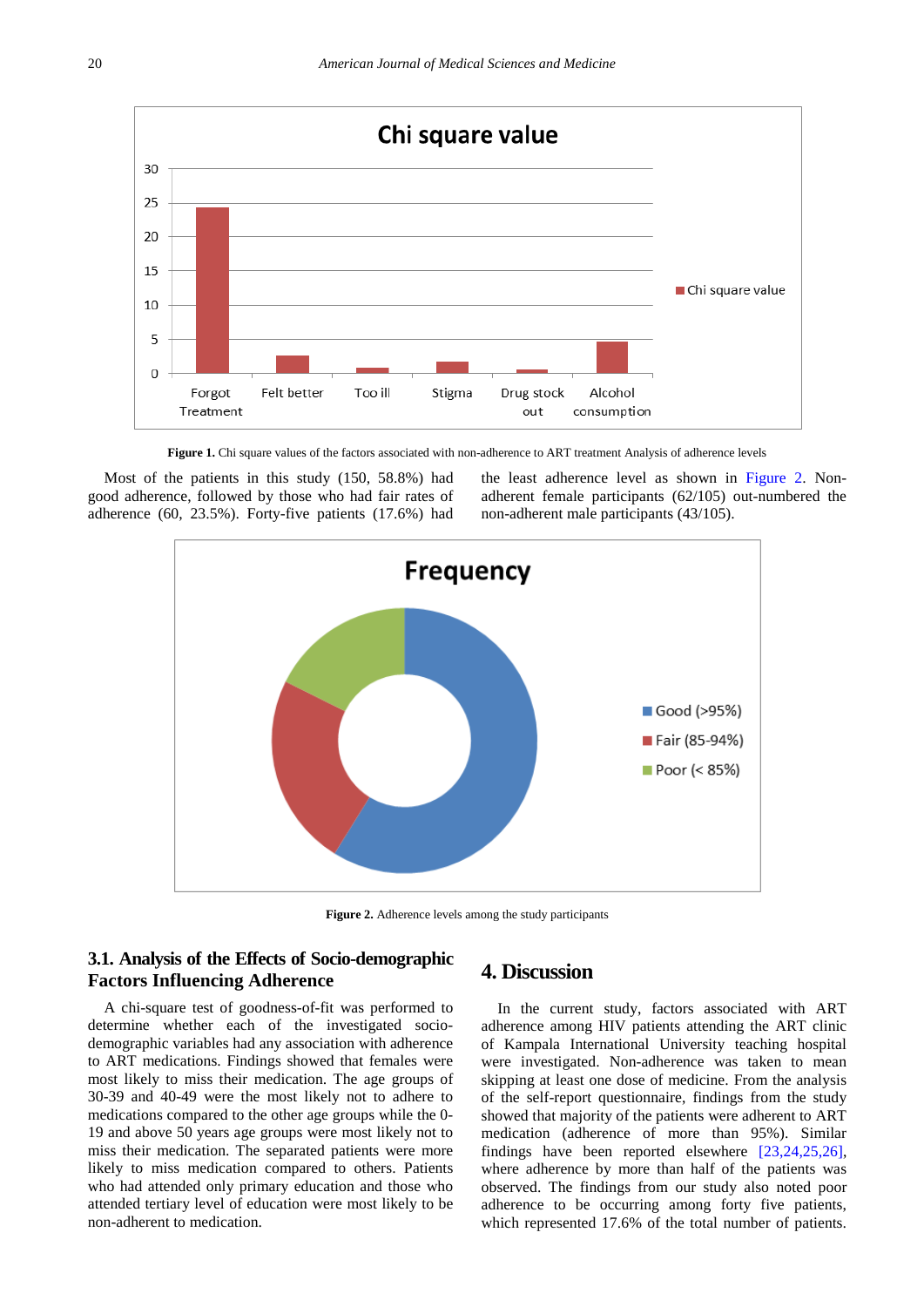Such patients stand the risk of compromising the efforts to effectively manage their health, in addition to making the virus to develop resistance to the ARVs. Various factors influencing patient adherence to medication were also investigated in this study. Forgetting treatment, feeling better after some medication period, being too ill to take medication, stigma associated with taking ART medication, alcohol consumption and drug stock out were commonly mentioned as the reasons for non-adherence. Studies done in other locations have also identified some of these same factors as hindrances to adherence among HIV patients [\[23,27\].](#page-5-9) Stigmatization of HIV patients has been pointed out to be a great determinant for adherence, since it leads to patients being unwilling or even fearful to take medication especially when other people are present in the vicinity [\[28\].](#page-5-10) In other settings, HIV related stigma prevented patients from going to the clinics to get medications because they became reluctant to letting other people see any activity that could disclose their HIV status [\[29\].](#page-5-11) From our study, various socio-demographic factors were also identified which contributed to the levels of adherence to ART medication. Females were more likely to miss their medication as compared to their male counterparts. These findings are consisted with other studies from Ethiopia and Canada, which reported low adherence levels in female subjects. The Ethiopian study pointed out that the burden of daily household activities could have contributed to a higher level of forgetting to take medication among women [\[23\].](#page-5-9) The findings in our study showed that the age groups of 30-39 and 40-49 were the most likely not to adhere to medications compared to the other age groups while the 0-19 and above 50 years age groups were most likely not to miss their medication. The separated patients were more likely to miss medication compared to others. These findings are however not in agreement with other previous studies which have indicated that age, sex and marital status were not determinants of adherence among HIV patients [\[30,31,32\].](#page-5-12) Patients who had attended just primary education and those who attended tertiary level of education were most likely to be non-adherent to medication. These findings are in total disagreement with the studies done elsewhere which found out that the adherence rate in the participants increased with their level of education [\[33,34\].](#page-5-13) These findings suggest that intentional interventions are needed among individuals of all levels of education to re-emphasize the highly valued concept of adherence to ART medication. Various healthcare campaigners need to determine which method would work out well in the varied groups of HIV patients, considering that the educational level does influence the way in which health related messages are perceived by individuals. It has been pointed out from other studies that people who are better educated are generally better endowed with access to information and hence can make better informed choices [\[35\].](#page-5-14) These results from our study show that both patient factors and socio-demographic factors affect adherence to ARV medications in a combined way. These factors must therefore be taken seriously during of ART treatment. Where possible , because of the sensitivity of the particular age group of 30-39 and 40-49 years showing difficulty in adhering to medication, the clinics should consider alternative public health approaches like linking patients within this age group to social support system that enables adherence to medications.

Evidence in other studies has shown that low social status defined as: low income level, low level of education and unemployment were directly related to no adherence. Drawing on this observation, the findings from our study can suggest that most of the patient who did not adhere to medications were most likely to be poor and could have failed to raise transportation to the HIV clinic. Lack of transportation to clinics has arguably been noted to be an important barrier to adherence to ART medication [\[24\].](#page-5-15) Various strategies have been suggested by other authors in order to improve the ART medication adherence levels among HIV patients, though published information on the effectiveness of such strategies remains fairly limited, particularly in resource-poor settings like sub-Saharan Africa. These strategies include decreasing the number, size, number and frequency of pills taken on each day. Interestingly, these kinds of strategies have been suggested as a means of reducing the HIV-related stigma that patients often get [\[36\].](#page-5-16) Another study from Kenya has recommended mobile phone messages as an inexpensive and convenient way of supporting HIV patients in their ART treatment compliance [\[37\].](#page-5-17)

## **5. Conclusion**

In conclusion therefore, although the level of adherence to treatment among the study participants was generally good, deliberate measures need to be taken to cater for the non-adherent patients. This is especially so, because nonadherence has its own, and sometimes fatal consequences. Interventions aimed at the high-risk non-adherence groups need to be specifically developed and targeted at the correct audience.

## **Acknowledgements**

The authors would like to acknowledge the immense support received from the HIV Clinic staff at Kampala International University-Teaching Hospital during the interviewing stage of this study.

## **Competing Interests**

The authors have no competing interests.

#### **References**

- <span id="page-4-0"></span>[1] Margaret A. Chesney. "Factors Affecting Adherence to Antiretroviral Therapy". *Clinical Infectious Diseases* 30(Suppl 2):S171-6. 2000.
- <span id="page-4-1"></span>[2] Mannheimer S, Friedland G, Matts J, Child C, Chesney M. "The consistency of adherence to antiretroviral therapy predicts biologic outcomes for human immunodeficiency virus-infected persons in clinical trials". *Clin Infect Dis.* 34(8):1115-1121. 2002.
- [3] Bangsberg DR. "Less than 95% adherence to nonnucleoside reverse-transcriptase inhibitor therapy can lead to viral suppression". *Clin Infect Dis.* 43(7): 939-941. 2006.
- <span id="page-4-2"></span>[4] Nachega JB, Hislop M, Nguyen H, Dowdy DW, Chaisson RE, Regensberg L et al. "Antiretroviral therapy adherence, virologic and immunologic outcomes in adolescents compared with adults